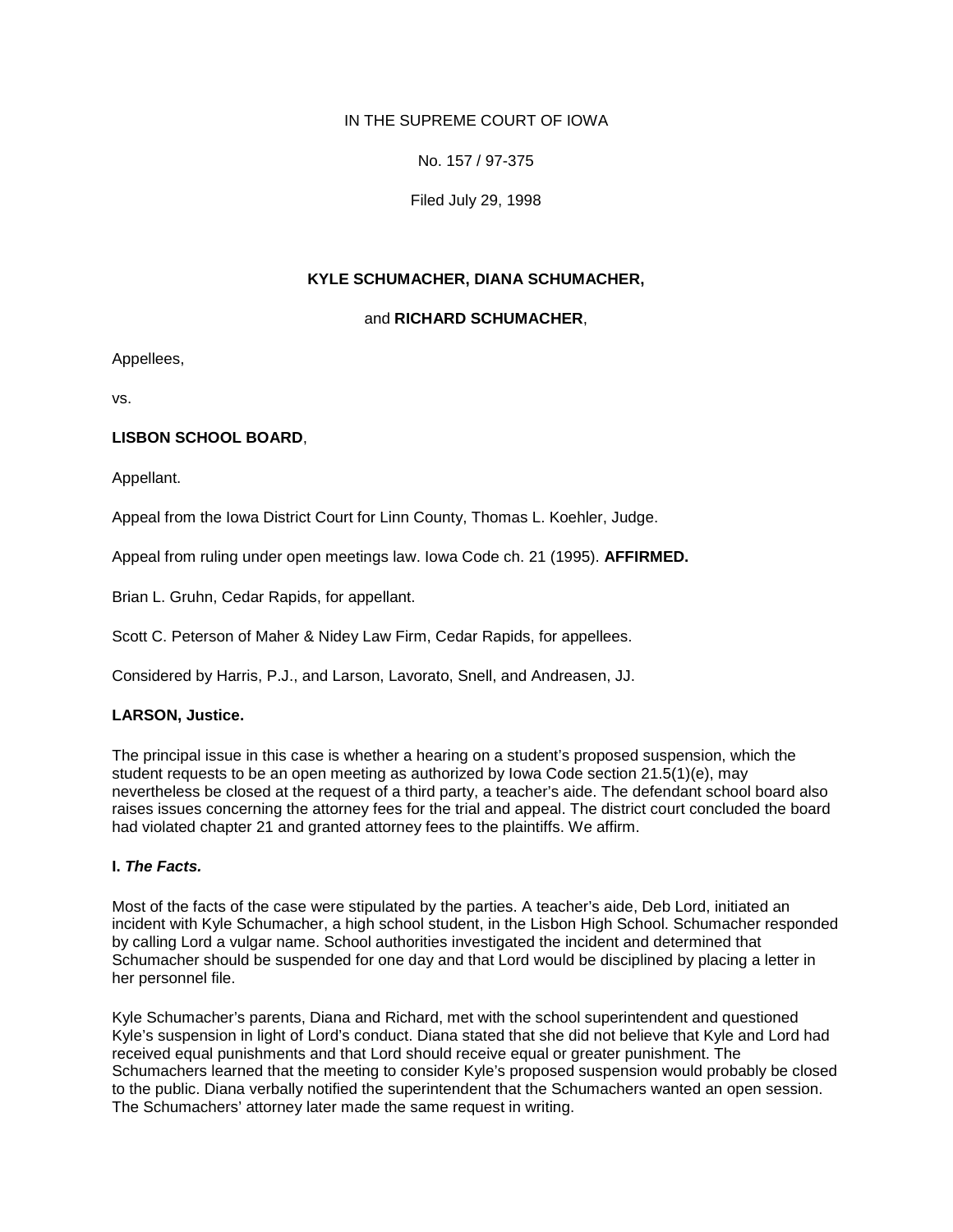When Lord found out about the Schumachers' appeal and their request for an open session, she became concerned that the Schumachers would call into question her performance in handling the incident. She also feared that the Schumachers would use the open meeting to attack her in a way that would harm her reputation. Lord asked the superintendent how she could protect her rights, and he advised her that he would discuss the issue with the school board's attorney. The board's attorney notified the Schumachers that the appeal of Kyle's suspension would be held in closed session.

At the beginning of the meeting, the school district's attorney advised the board that the meeting should be closed pursuant to Iowa Code section 21.5(1)(i), but the Schumachers' attorney had a different view; he contended that the meeting should be open pursuant to section 21.5(1)(e) because the student requested it. The board voted four to one to go into closed session pursuant to Iowa Code section 21.5(1)(i) (1995). The board afforded the Schumachers the opportunity to present their appeal in closed session, but they declined.

The board came out of the closed session and voted three to two to deny the family's request to hold the appeal in open session. The board then voted four to one to stay the suspension in order to permit the family to litigate the issue. Kyle never did serve his suspension because the board's stay of the suspension remained in effect. Kyle has now graduated.

The Schumachers filed a petition in district court pursuant to Iowa Code section 21.6, alleging that the school board violated chapter 21 by refusing to hold the appeal hearing in an open proceeding. The Schumachers requested damages and attorney fees as well as an order voiding the actions taken at the closed session and an injunction requiring the board to refrain from further violations of the open meetings law. *See* Iowa Code § 21.6.

The district court ruled in favor of the plaintiffs and found that the board's action in closing the meeting was void. It issued an injunction for one year restraining the board from any further violations of the open meetings law. It entered judgment in favor of the plaintiffs for court costs and attorney fees in the amount of \$3000. The school board appealed.

### **II.** *The Application of the Open Meetings Law.*

A. *Scope of review.* Review of actions to enforce the open meetings statute are ordinary actions at law. *See Telegraph Herald, Inc. v. City of Dubuque*, 297 N.W.2d 529, 533 (Iowa 1980) (discussing the 1979 version of the open meetings law, chapter 28A); *Gavin v. City of Cascade*, 500 N.W.2d 729, 731 (Iowa App. 1993) (discussing chapter 21, the open meetings law). The trial court's findings are binding if supported by substantial evidence. *Telegraph Herald*, 297 N.W.2d at 533; *Gavin*, 500 N.W.2d at 731.

B. *Interpretation of the statute.* The relevant portion of our open meetings law provides:

1. A governmental body may hold a closed session only by affirmative public vote of either two-thirds of the members of the body or all of the members present at the meeting. A governmental body may hold a closed session only to the extent a closed session is necessary for any of the following reasons:

. . . .

*e.* To discuss whether to conduct a hearing or to conduct hearings to suspend or expel a student, *unless an open session is requested by the student or a parent or guardian of the student* if the student is a minor.

. . . .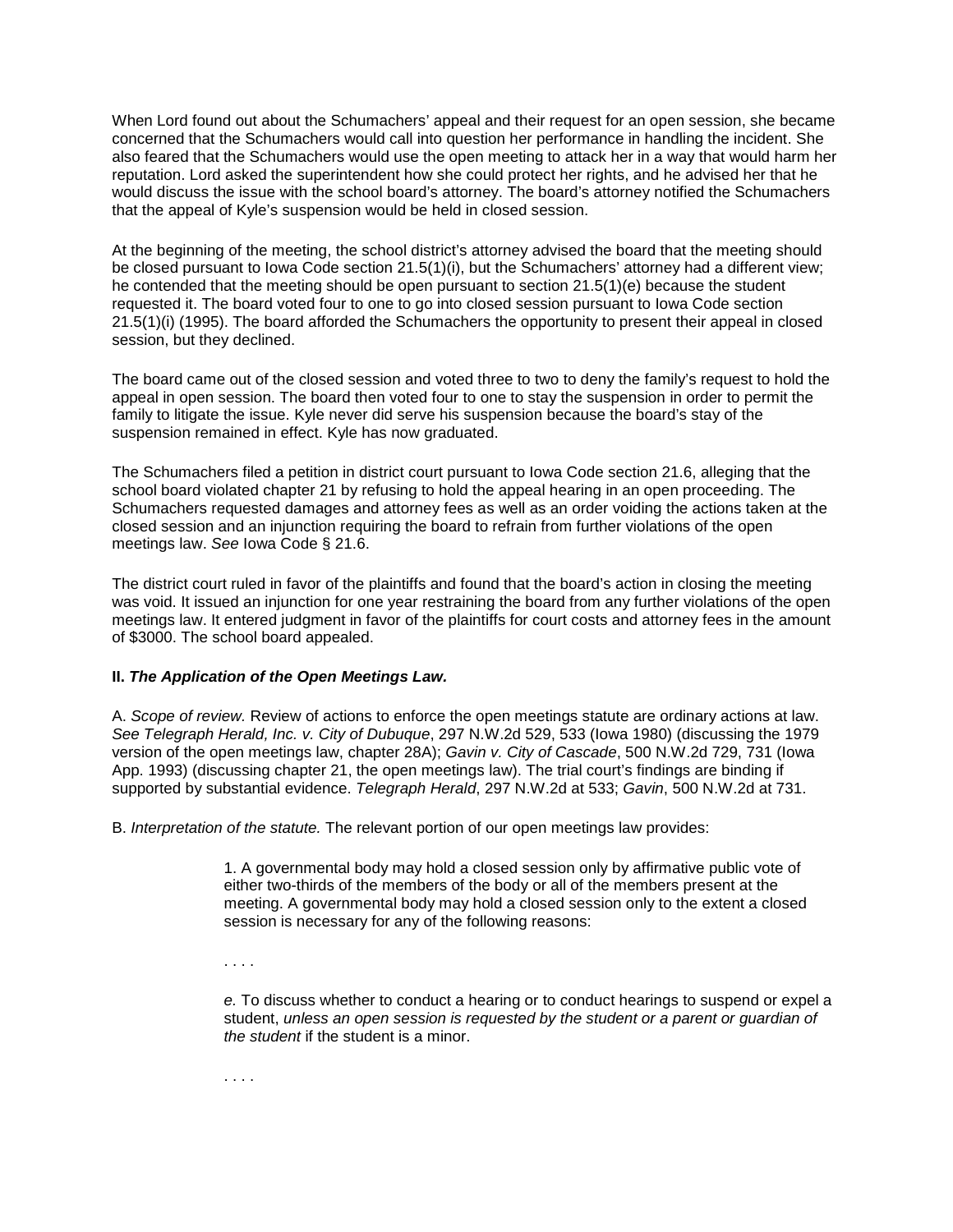*i. To evaluate the professional competency of an individual whose appointment, hiring, performance or discharge is being considered* when necessary to prevent needless and irreparable injury to that individual's reputation and that individual requests a closed session.

. . . .

5. Nothing in this section requires a governmental body to hold a closed session to discuss or act upon any matter.

Iowa Code § 21.5 (1995) (emphasis added).

The "Intent – declaration of policy" section of this chapter is important:

This chapter seeks to assure, through a requirement of open meetings of governmental bodies, that the basis and rationale of governmental decisions, as well as those decisions themselves, are easily accessible to the people. *Ambiguity in the construction or application of this chapter should be resolved in favor of openness.*

Iowa Code § 21.1 (emphasis added).

The school board essentially concluded that the rights of an employee who requests a closed meeting are superior to the rights of a student who requests that it be open. The district court disagreed, and we believe properly so.

While Iowa Code section 21.1 provides that ambiguity in the construction or application of that chapter should be resolved in favor of openness, the Schumachers need not rely on that principle here. Iowa Code section 21.5(1)(e) clearly provides that a student may request an open hearing. Lord relies on section 21.5(1)(i) in claiming her right to a closed meeting, but that section is inapplicable. It applies only if (1) the meeting is to evaluate the professional competency of an individual (2) for the purpose of deciding issues of "appointment, hiring, performance or discharge." Lord failed to meet either of these requirements. The meeting was not for the purpose of evaluating her; it was for the purpose of considering a proposed suspension. In addition, the issue was what to do about *Schumacher*, not *Lord*. Lord's performance had already been evaluated and discipline imposed–according to the stipulated facts, Lord received an incident letter for her personnel file.

Because Iowa Code section 21.5(1)(e) allowed Schumacher the right to an open meeting, and section 21.5(1)(i) is inapplicable, the district court correctly ruled that the board acted illegally in closing the hearing.

### **III.** *Attorney Fees*.

The school district challenges the award of attorney fees to the plaintiffs at both the trial and appellate court levels.

A. *Trial attorney fees.* The district court awarded the plaintiffs \$3000 in attorney fees under this statutory authority:

> Upon a finding by a preponderance of the evidence that a governmental body has violated any provision of this chapter, a court:

. . . .